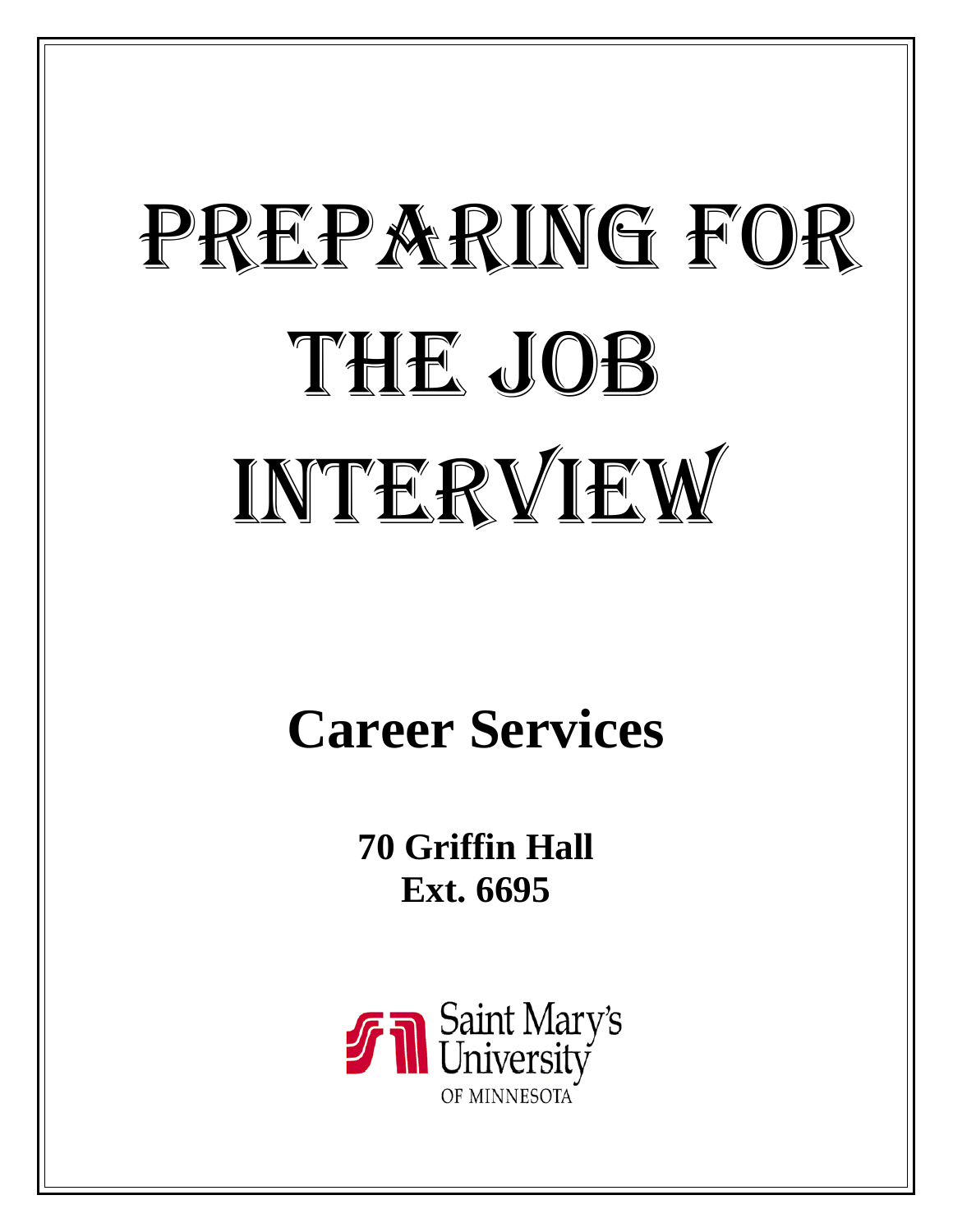# **PREPARING FOR THE JOB INTERVIEW**

The job interview is one of the most important components of your job search. A successful interview is instrumental in securing a position. The interview is an opportunity for the employer to evaluate the match between your qualifications and goals and the employer's needs. It is also your best opportunity to evaluate the employer and the position. In order to present yourself and your qualifications effectively, careful and thorough planning is required prior to each interview.

# **PLANNING FOR THE INTERVIEW**

Most individuals approach an interview with apprehension and nervousness and may feel overwhelmed. However, planning ahead will help you to present yourself and your qualifications clearly to the employer. Consider the following areas when preparing:

- **1. Know Yourself:** It is difficult to articulate your skills, interests and goals to an interviewer if you don't know what they are yourself. You need to be able to present to the employer confidence in yourself, your qualifications, and a sense of career direction. In order to "sell" yourself effectively, complete a thorough self-assessment, reviewing your skills/abilities, background, values, experience, education, training, and career goals.
- **2. Know Your Field Of Interest:** Employers will be interested to discover why you selected a particular career field to pursue. Research information about the field, industries, and positions. This may include future projections, major competitors, industry trends, and characteristics of individuals in the field.
- **3. Know The Employer:** Research the organization thoroughly to discover its products, services, location(s), previous and projected growth, and future prospects.
- **4. Know The Position For Which You Have Applied:** You need to have a clear description of the job and required skills so that you can articulate your understanding of the position, the demands involved, and how valuable you will be to the company.
- **5. Know The Interview Format Ahead Of Time:** One of the most important ways to prepare for your interview is to ask about the interview format. Find out who you will meet with and how long the interview will be.
- **6. Prepare For And Anticipate Questions:** Read the job description thoroughly and anticipate questions that may be asked. Prepare answers beforehand by practicing aloud, with a friend, or by completing a mock interview. (See Appendix 1 for Commonly Asked Questions)
- **7. Make A List Of Questions To Ask:** Asking questions shows a level of interest in the company and your preparedness for the interview. Don't ask questions that could be easily answered through your own research. (See Appendix 2 for Questions Applicants Might Ask)

# **DURING THE INTERVIEW**

**1. Arrive Early:** Arrive 10 – 15 minutes before your scheduled interview time. Take into consideration traffic you might encounter and parking.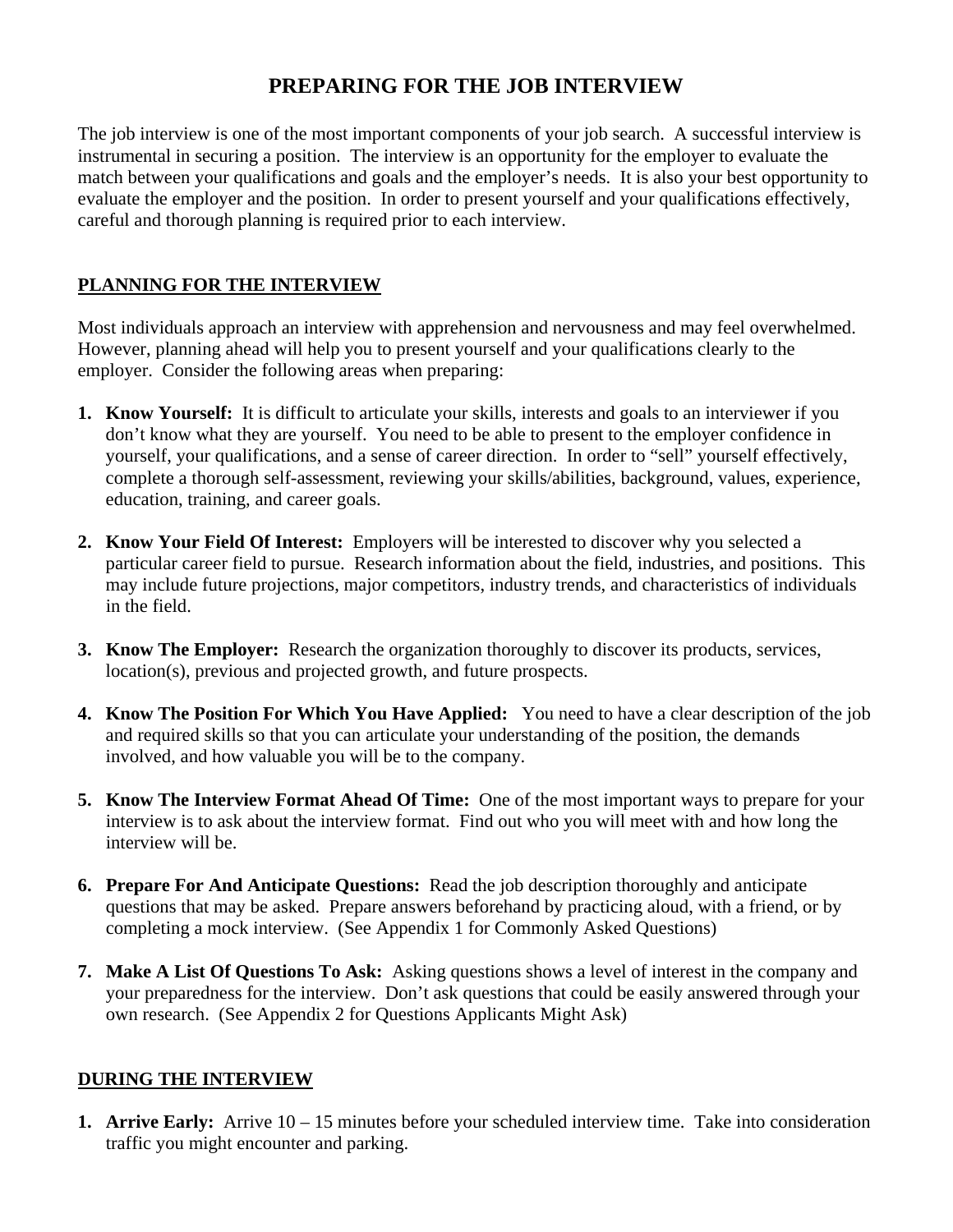- **2. Arrive Prepared:** You should bring with you extra copies of your resume, a list of at least 3 professional references, and a pen and paper. Some employers may also require you to bring your academic transcripts. All of these items should be organized in a folio.
- **3. Make A Good First Impression:** When meeting someone for the first time, people often form opinions about others during the first 30 seconds. Your appearance, behavior, and attitude are important factors that contribute to that first impression.

# **Appearance**

- Dress professionally. Dress in modern stylish clothes, no flashy colors or styles. Err on the side of being overdressed.
- Use make-up moderately.
- Make sure your hair, mustache and/or beard are well trimmed.
- Don't overdo use of jewelry.
- Shine your shoes, clean your fingernails, and clean your glasses.
- Avoid strong perfumes, colognes, or aftershaves.

# **Behavior**

- Carry yourself proudly.
- Use a firm handshake.
- Maintain good eye contact.
- Smile and be friendly to everybody.
- Follow the interviewer's lead.
- Do not overextend the interview.

# **Attitude**

- Project confidence and enthusiasm.
- Show sincerity and commitment.
- Be optimistic.
- **4. Give Thoughtful And Complete Answers:** When answering questions, avoid giving one word answers. Provide examples of your qualifications whenever possible. If confused about the question, ask for clarification. Pausing to consider your answer is ok. (See Appendix 3 for Appropriate Pre-Employment Inquiries)

# **AFTER THE INTERVIEW**

- **1. Write A Thank You:** Write a brief letter or note of thanks for the interview. Reiterate your interest in the position and briefly state why you are the best candidate.
- **2. Evaluate Interview And Position:** Determine how well the interview went and if you should do anything differently next time. Evaluate whether the job/organization is a good fit for you.
- **3. Follow Up:** If you don't hear from the interviewer in a week after you were told a decision would be made, call to inquire about their decision and to express your continued interest in the position.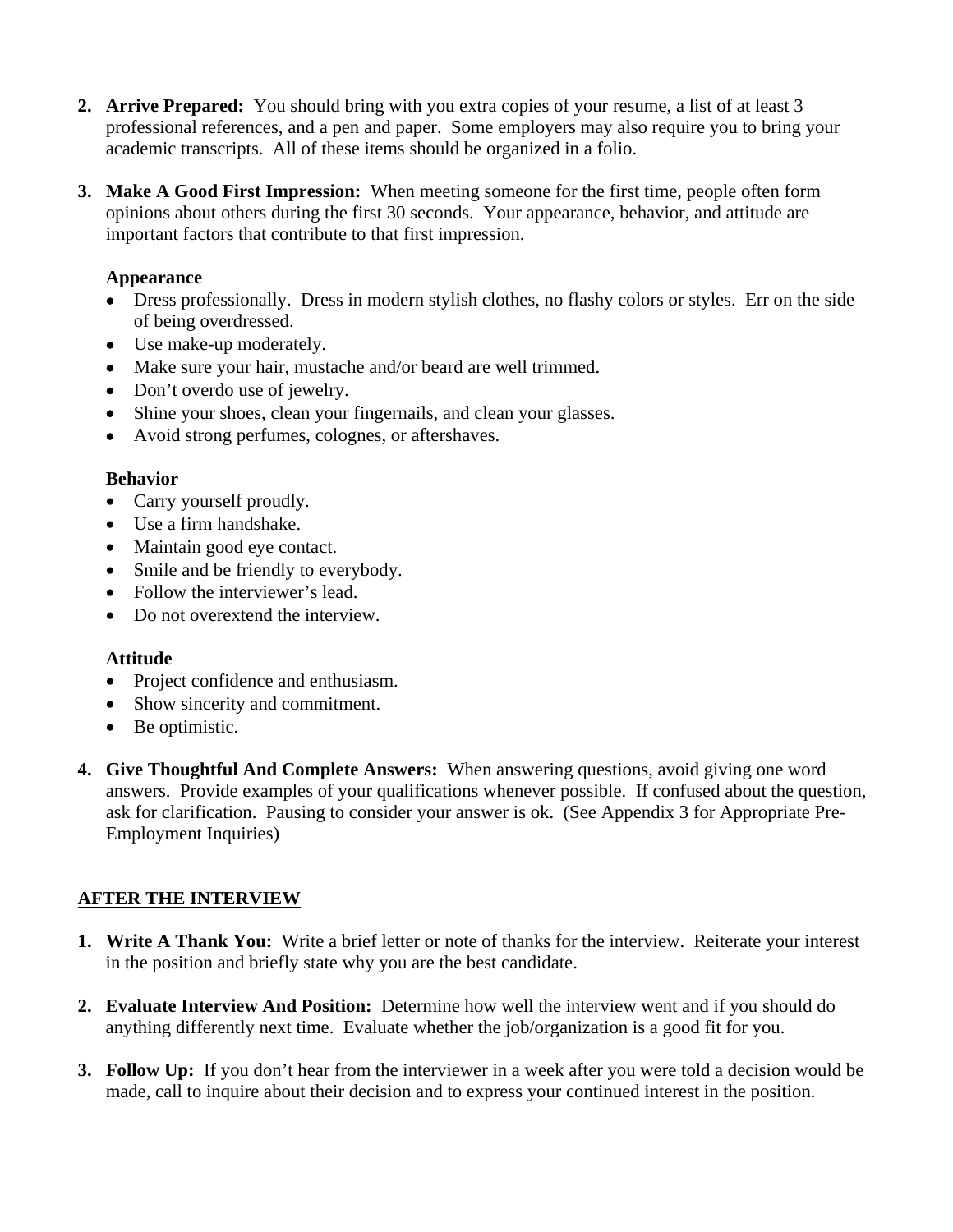# **TYPES OF INTERVIEWS**

There are several types of interviews. The employer you interview with may use only one of these types, or all.

- **1. Screening Interview:** This is usually the first meeting you will have with a prospective employer, lasting 30 – 45 minutes. On-campus and job fair interviews are examples. The purpose is to reduce the number of candidates to a more manageable number by eliminating candidates who are not qualified.
- **2. Follow-up or Second Interview:** The purpose of this interview is to identify the finalists for the position. It is on-site at the employer's location and the candidate is interviewed by several people. More specific questions will be asked in order to reveal certain skills and characteristics that you possess to determine an appropriate match with the organization's needs.
- **3. Phone Interview:** This could replace a screening interview or follow up/second interview, especially if the employer is located a distance away. Make arrangements to be alone in your room or apartment for the interview. Have readily available a copy of your resume and questions to ask the employer. Evaluation is based on your responses, tone of voice, enthusiasm, ease of conversation, and adaptability to the circumstances.
- **4. Selection Interview:** This is the final interview. The position's supervisor or manager will usually be the primary interviewer; however others may be involved as well.
- **5. Search Committee Interview:** During this type of interview, you are interviewed by a group of individuals, or a search committee, where you are required to respond to questions from each person. Maintain eye contact with each person in the room when answering questions. Remember that each person's impression counts. At the beginning, ask each person if she/he has a copy of your resume.
- **6. Group Interview:** During a group interview, you are interviewed with several other candidates. You may be asked to complete a group task, respond to certain scenarios, or to meet informally. The employer is looking for your ability to work in a group situation, the leadership style you exhibit, your flexibility and adaptability, and your decision-making style.
- **7. Breakfast/Lunch/Dinner Interview:** For this type of interview, the employer asks individuals with the organization to join you for a meal to get to know you in a more relaxed atmosphere. You are still in an interview situation and need to focus on the conversation and the questions asked.

# **INTERVIEW STYLES**

- **1. Directive Interview:** The interviewer will direct the interview by the questions he/she asks you. You are expected to do most of the talking. You may feel as if questions are being "fired" at you constantly.
- **2. Non-Directive Interview:** The interviewer does not provide direction for the interview. He/she may ask you what you would like to discuss and leave it to you to provide the direction of the interview.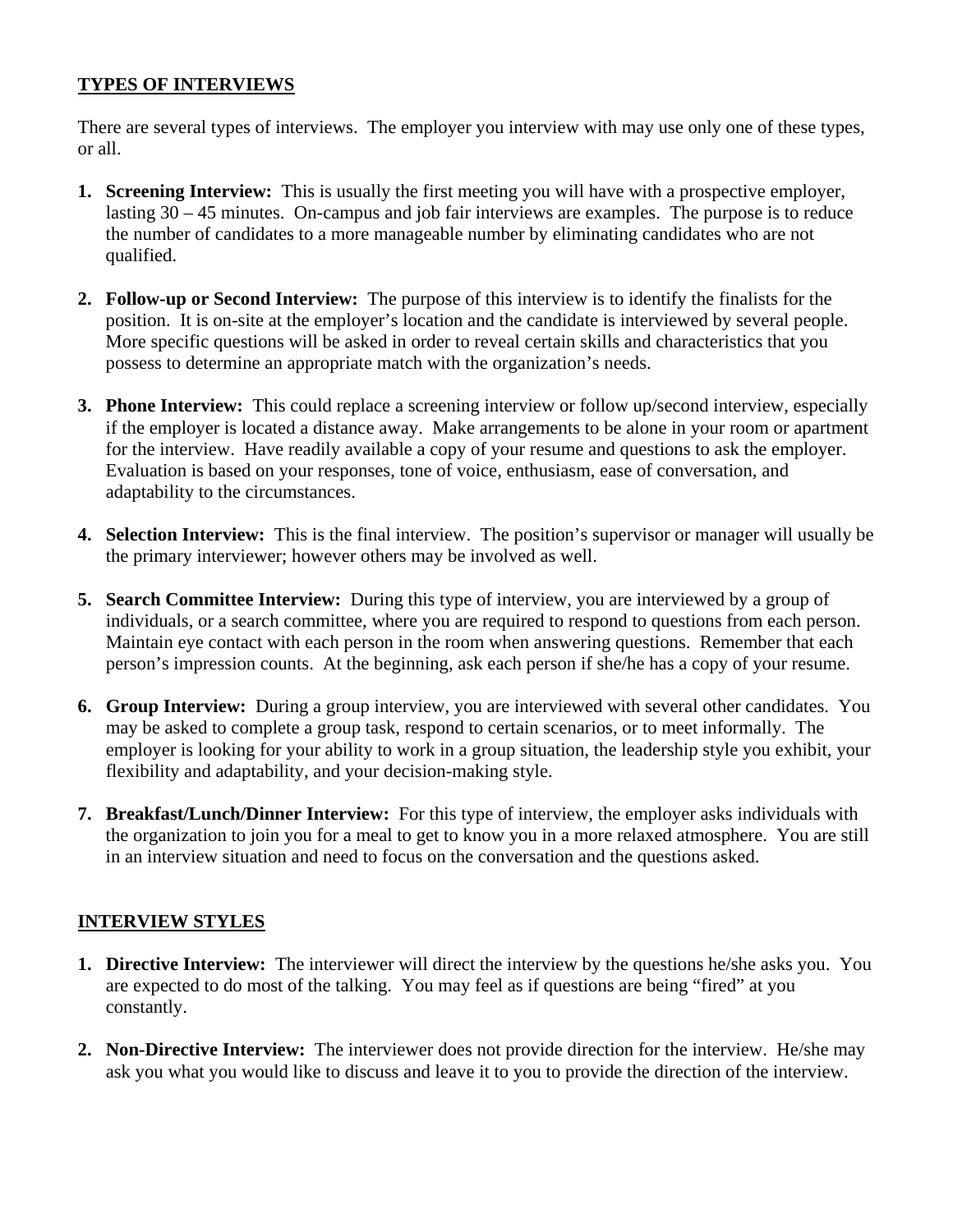- **3. Stress Interview:** The interviewer will use a confrontational style to try to unsettle you in order to see how you respond. The interviewer is not looking for "the right answer", but the thought process you use and your ability to respond with a challenging and creative answer.
- **4. Behavioral Interview:** The interviewer is seeking specific examples and responses that will give insight into personality traits and critical skills. Questions may focus on intellectual competence, leadership ability, team/personal skills, adjustment/flexibility, motivation, communication skills, administrative skills, and technical skills. An example question is: "Describe a situation when you have been stressed and how you dealt with it". (See Appendix 4 for more information about Behavioral Interviews)

# **24 WORST JOB INTERVIEW MISTAKES**

- 1. Arriving late.
- 2. Arriving early. Don't arrive more than 15 minutes early.
- 3. Dressing wrong. Dressing too casually can ruin your chances. The safest choice for any interview is a tailored suit in a conservative color like black, navy, gray, or tan.
- 4. Dressing in a rush. If you select your clothes right before you leave, you won't have time to fix things such as a loose button. Neatness counts.
- 5. Smoking. Smoking makes you look nervous. Tobacco-breath should be avoided at all times.
- 6. Drinking. Even if others are ordering cocktails, avoid drinking alcohol.
- 7. Chewing gum.
- 8. Bringing along a friend or relative. Even being seen saying goodbye to your best friend or your spouse at the building door can make you look as if you didn't have the nerve to get there on your own. Being picked up afterward also reeks of dependency.
- 9. Not knowing about the organization or position.
- 10. Not preparing ahead of time and practicing questions.
- 11. Not admitting a flaw. To the question, "what is a weakness you have?", do not answer "none". Illustrate a weakness that you have turned into a strength and give specific steps you have taken to improve your weakness.
- 12. Not knowing your own strengths. You must be prepared to give strengths and to give specific examples illustrating your strengths.
- 13. Asking too many questions.
- 14. Not asking any questions. It makes you look uninterested in the position.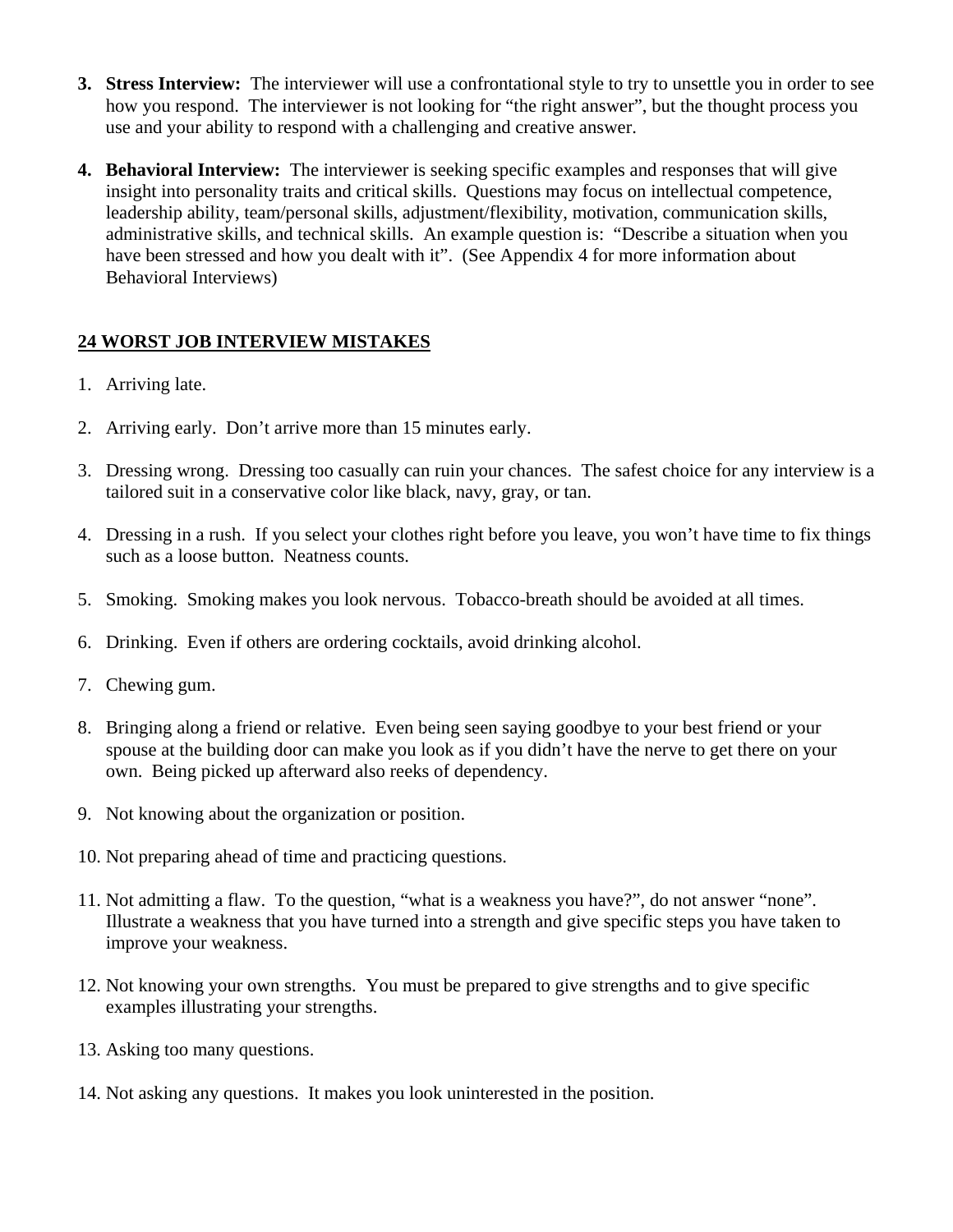- 15. Inquiring about benefits too soon. Some organizations will describe their benefits during an interview. If not, do not broach the subject until an offer has been made.
- 16. Revealing your price tag. Let people discover your qualifications before THEY bring up salary. Never bring up salary until an offer has been made.
- 17. Crying discrimination. Most of the time, inappropriate questions are asked unintentionally. Don't make accusations if someone asks inappropriate questions. You can always file a complaint after the interview.
- 18. Bad-mouthing your boss. Never say anything negative about a person or employer you worked for in the past. It brands you as a complainer.
- 19. Name dropping. Dropping names can backfire. Instead, ask inside contacts to recommend you.
- 20. Energy failure. Job candidates with lackluster attitudes rarely get a job offer. You must appear bright-eyed and eager.
- 21. Handshake failure. A limp handshake shows lack of confidence. Give a firm handshake.
- 22. Glancing at your watch. Clock watching gives the impression that you're late for a more important date and that you are not interested.
- 23. Playing the hero/heroine. Never convey the message that the company is really messed up and that you can turn things around.
- 24. Losing your cool. Expect the unexpected. Remain calm and professional at all times.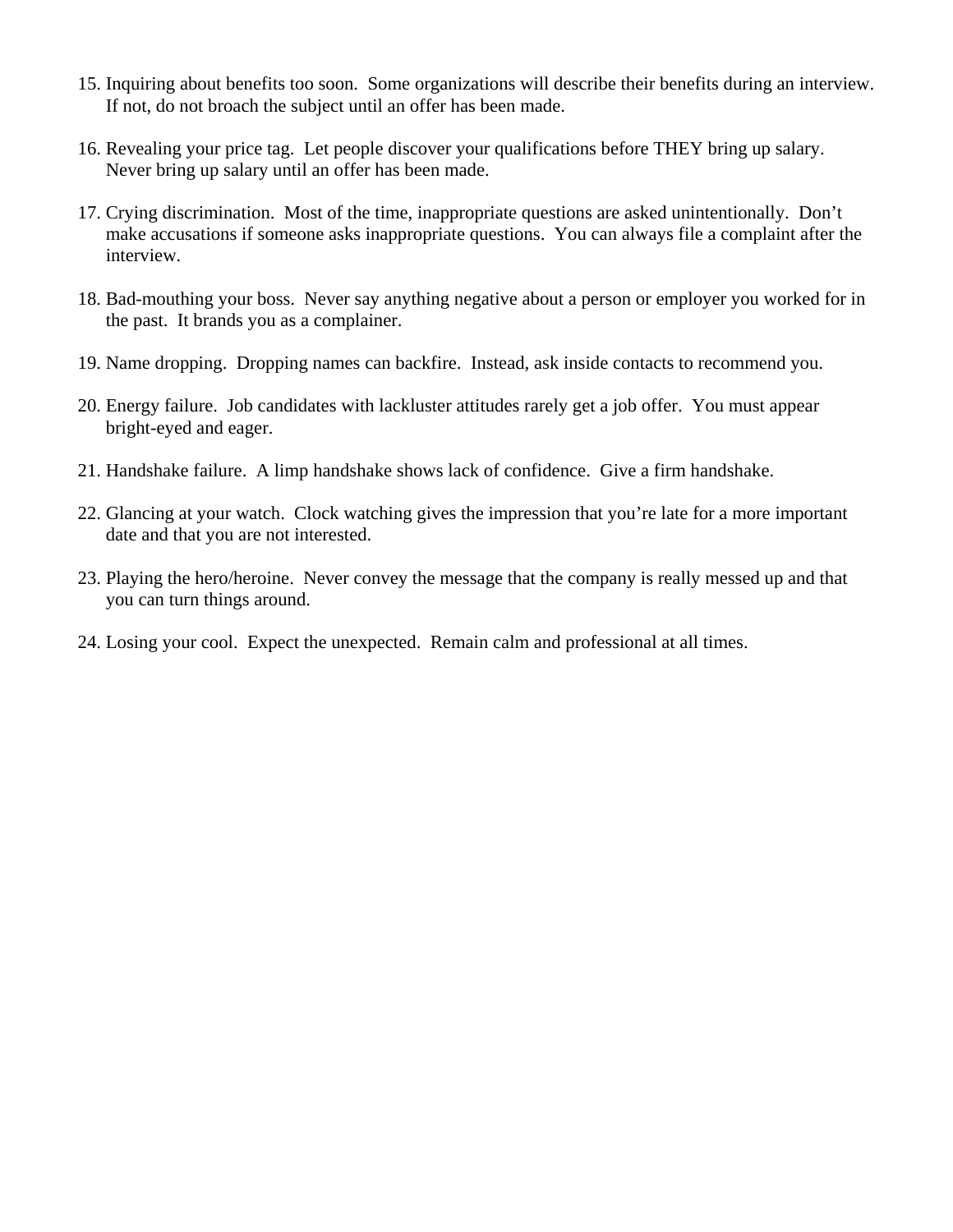# **Appendix 1: Commonly Asked Questions**

- 1. Tell me about yourself.
- 2. What are your strengths?
- 3. What are your weaknesses?
- 4. What are your plans for the future?
- 5. Why should I hire you?
- 6. Why did you choose this major?
- 7. Why did you decide to attend school at Saint Mary's?
- 8. What courses did you like the most? The least? Why?
- 9. Tell me about your grades. Do you feel you have done the best work for which you are capable?
- 10. Describe your study habits.
- 11. How did you finance your education?
- 12. Do you feel you received a good general education?
- 13. How has your education prepared you for your career?
- 14. What extra-curricular activities are you involved in? What have you gained from these experiences?
- 15. Do you have plans for furthering your education?
- 16. If you could start college over, what would you do differently?
- 17. How would you describe your ideal job?
- 18. Why did you choose this career field?
- 19. What type of position are you looking for?
- 20. What kind of work interests you the most?
- 21. Tell me about the most satisfying job you ever held. The least satisfying.
- 22. Have you had any work experience related to this position?
- 23. What are your ideas on salary?
- 24. How much money do you hope to earn five years from now?
- 25. What personal characteristics are necessary for success in your field?
- 26. Describe a situation in which you were successful.
- 27. How would your best friend describe you? Professor?
- 28. What motivates you to put forth your greatest effort?
- 29. Describe a problem you have had and how you dealt with it.
- 30. What qualities do you feel a successful manager should have?
- 31. What kind of people do you enjoy working with?
- 32. What types of people rub you the wrong way?
- 33. What frustrates you or makes you angry?
- 34. Are you a leader or a follower?
- 35. How do you spend your spare time? What are your hobbies?
- 36. Describe for me your most rewarding accomplishment.
- 37. What have you learned from your mistakes?
- 38. What kind of boss do you prefer?
- 39. Are you a team player?
- 40. Describe your supervisory experience.
- 41. What do you know about our organization?
- 42. Why do you want to work for our organization?
- 43. Do you prefer large or small organizations? Why?
- 44. In what ways do you think you can make a contribution to our organization?
- 45. How long would you expect to work here?
- 46. Are you willing to work overtime? Travel? Relocate?
- 47. Why do you think you might like to live in the community in which our organization is located?
- 48. When could you start work?
- 49. Is there anything else I should know about you?
- 50. Do you have any questions?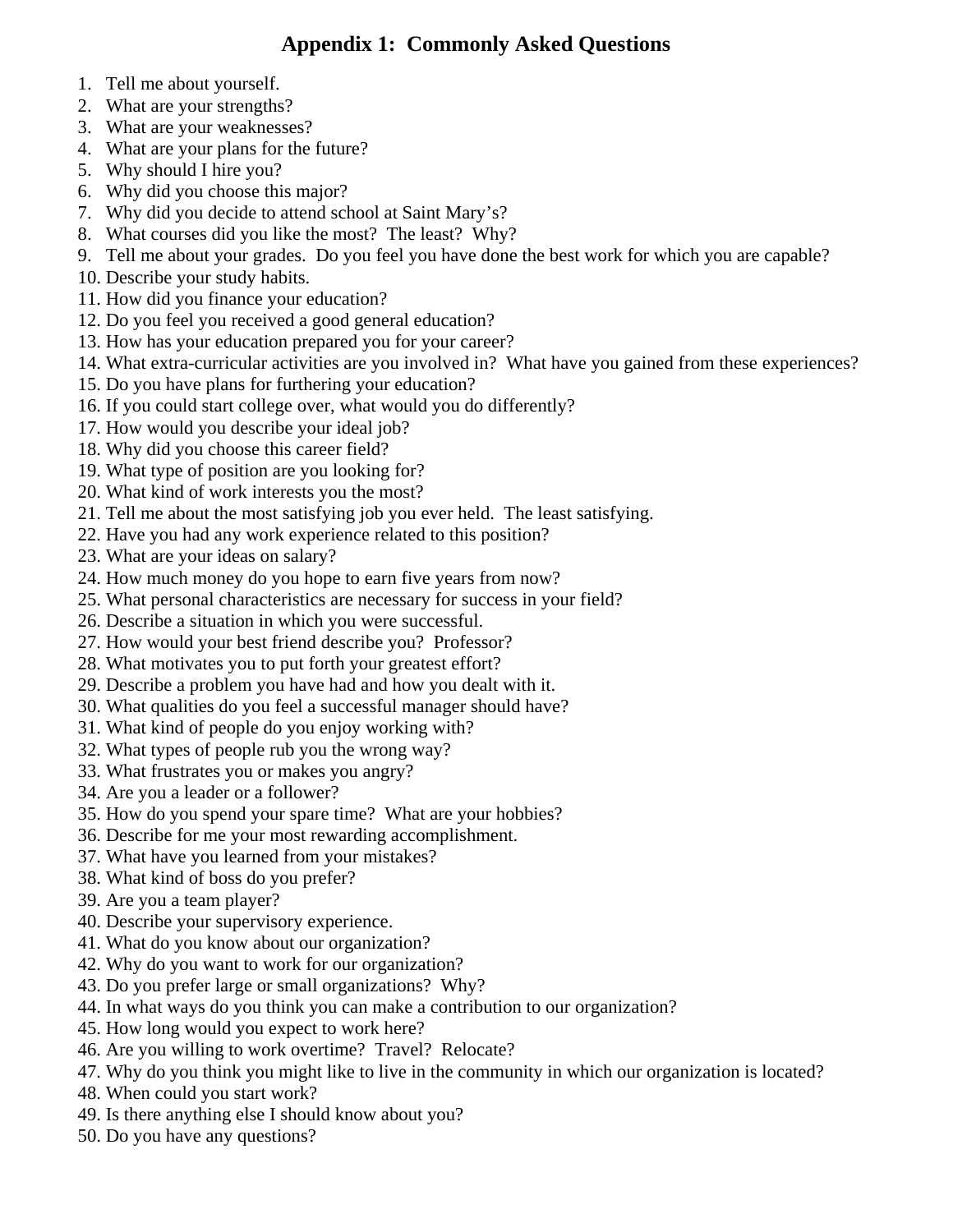# **Appendix 2: Questions Applicants Might Ask**

- 1. Are there any duties not stated in the job description that I should be aware of?
- 2. How would you describe a typical week/day in this position?
- 3. There are a lot of companies laying off right now. How has this company been able to maintain the workforce and continue to hire new employees? (You've done your research and know some of the reasons, but are interested in the insider point of view.)
- 4. I am very interested in pursuing this job, or possibly other job openings within your company. What is the next step in the hiring process? (It is best to find out what the hiring plan is so that you will know the sense of urgency and how to follow up.)
- 5. Could you tell me how this job has been performed in the past? What improvements would you like to see happen? (This is an opportunity to convince the interviewer that you have what he/she is looking for by giving a specific, similar past experience story.)
- 6. How would you describe the culture or spirit in this company? (One of the interviewer's concerns is whether you will fit into the company culture. You need more information to see if this would be a good environment and fit for you.)
- 7. What are the challenges I would face in this position over the next three months? (Your first 90 days on the job is a critical time for any new hire. You need to know what will be expected of you as you start your learning curve.)
- 8. How would you describe your management style and interaction with your staff? (You may need to read between the lines here. Make sure this manager's communication and style fit with your ideas and values.)
- 9. What training and orientation could I expect if I was hired?
- 10. What is your policy on continuing education? Are employees encouraged to take courses or graduate study and do employees participate in any professional associations or conferences?
- 11. Ideally, what qualities will it take to get this job done? (This is a chance for you to sell yourself, and tell once more why you are such an excellent fit for the position – the added-value you would bring to the company.)
- 12. How would my performance as an employee be evaluated?
- 13. May I ask what your background with the company is? (There's a big difference between showing an interest in someone and grilling them. Interviewers don't like being cross-examined. Ask friendly questions and be alert to clues regarding this person's satisfaction with the company.)
- 14. Ask questions if you need clarification. Clues are given and problems alluded to during the interview – listen carefully and turn up your intuitive*. When I responded to your question regarding my past experience handling stress, you commented that you have your share of that here. Could you tell me more about the stress level here?*

The types of questions you ask will be determined by the conversation and types of questions asked of you during the interview. Pay attention to the interviewer's body language to determine how many questions to ask – relaxed and willing to talk, or in a hurry and running late? Lastly, make sure your questions are succinct and to the point, demonstrating your knowledge and interest.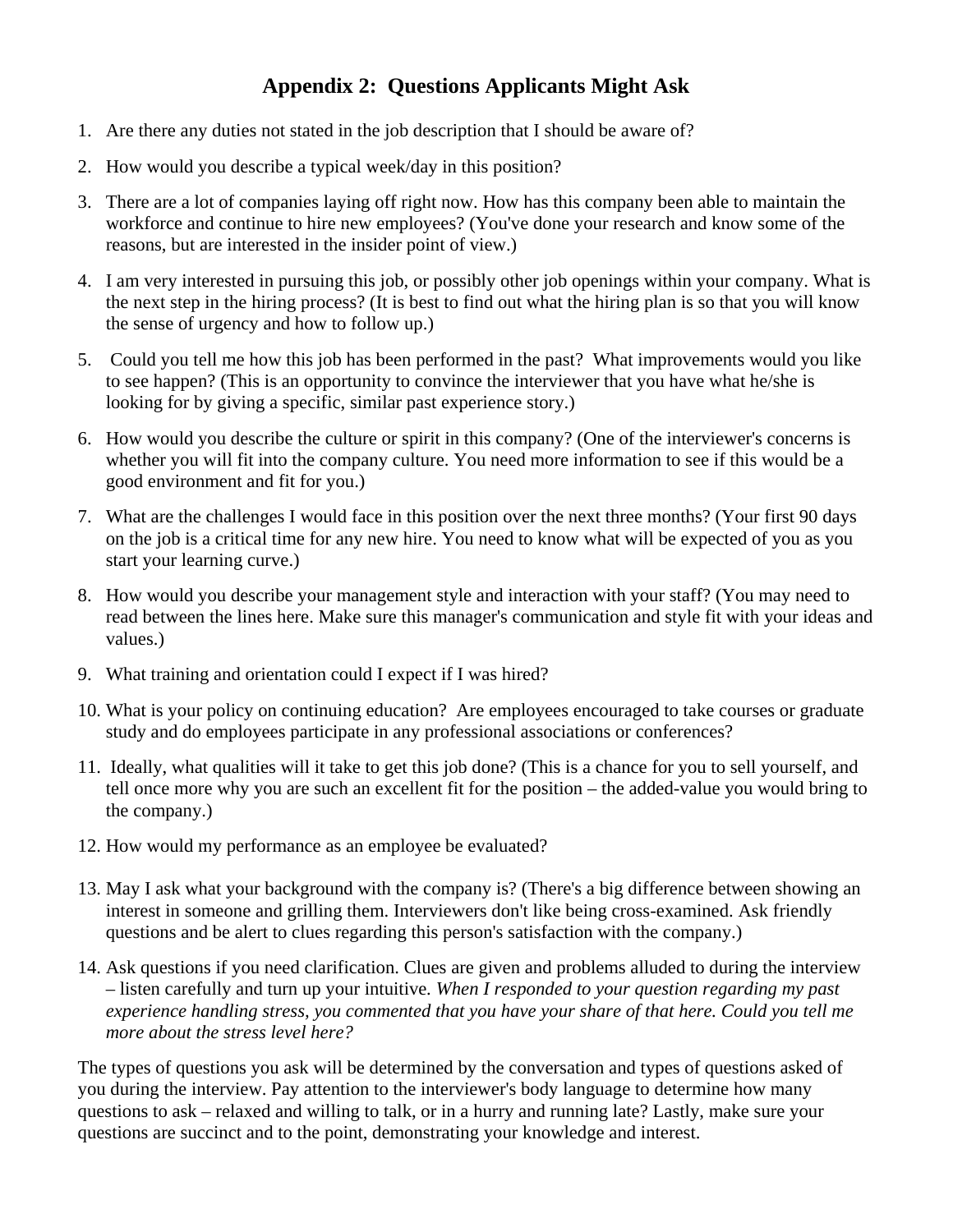| <b>Subject</b>                                 | Acceptable                                                                              | Unacceptable                                                                                                                                                   |
|------------------------------------------------|-----------------------------------------------------------------------------------------|----------------------------------------------------------------------------------------------------------------------------------------------------------------|
| Age                                            | Are you over the age of 18?                                                             | What is your date of birth?                                                                                                                                    |
|                                                | If hired, can you furnish proof of age?                                                 | How old are you?                                                                                                                                               |
| Citizenship                                    | If hired, can you provide papers that<br>show you're legally able to work in the<br>US? | In what country were you born?                                                                                                                                 |
| <b>Physical</b><br><b>Condition/Disability</b> | Can you perform all of the duties<br>outlined in the job description?                   | Do you have any physical disabilities?<br>Have you ever been treated by a<br>psychiatrist or psychologist?<br>Other questions on general medical<br>condition. |
| <b>Convictions/Arrests</b>                     | Have you ever been convicted of any<br>crime?                                           | Have you ever been arrested? If so,<br>when, where and disposition of case.                                                                                    |
| <b>Ethnicity or</b><br><b>National Origin</b>  | What languages can you read, speak,<br>write fluently?                                  | What is your native language?                                                                                                                                  |
| <b>Family/Marital</b><br><b>Status</b>         | Are you able to travel?                                                                 | Do you have any children or plan to?<br>Are you married?                                                                                                       |
| <b>Height or Weight</b>                        | Are you able to lift or do other physical<br>requirements?                              | What is your weight/height?                                                                                                                                    |

# **Appendix 3: Appropriate Pre-Employment Inquiries**

If asked an inappropriate question, your response could be: "With all due respect, I don't feel that your question is relevant to the challenges and responsibilities of this position" or "I can't see how this question relates to the qualifications for the position or its responsibilities".